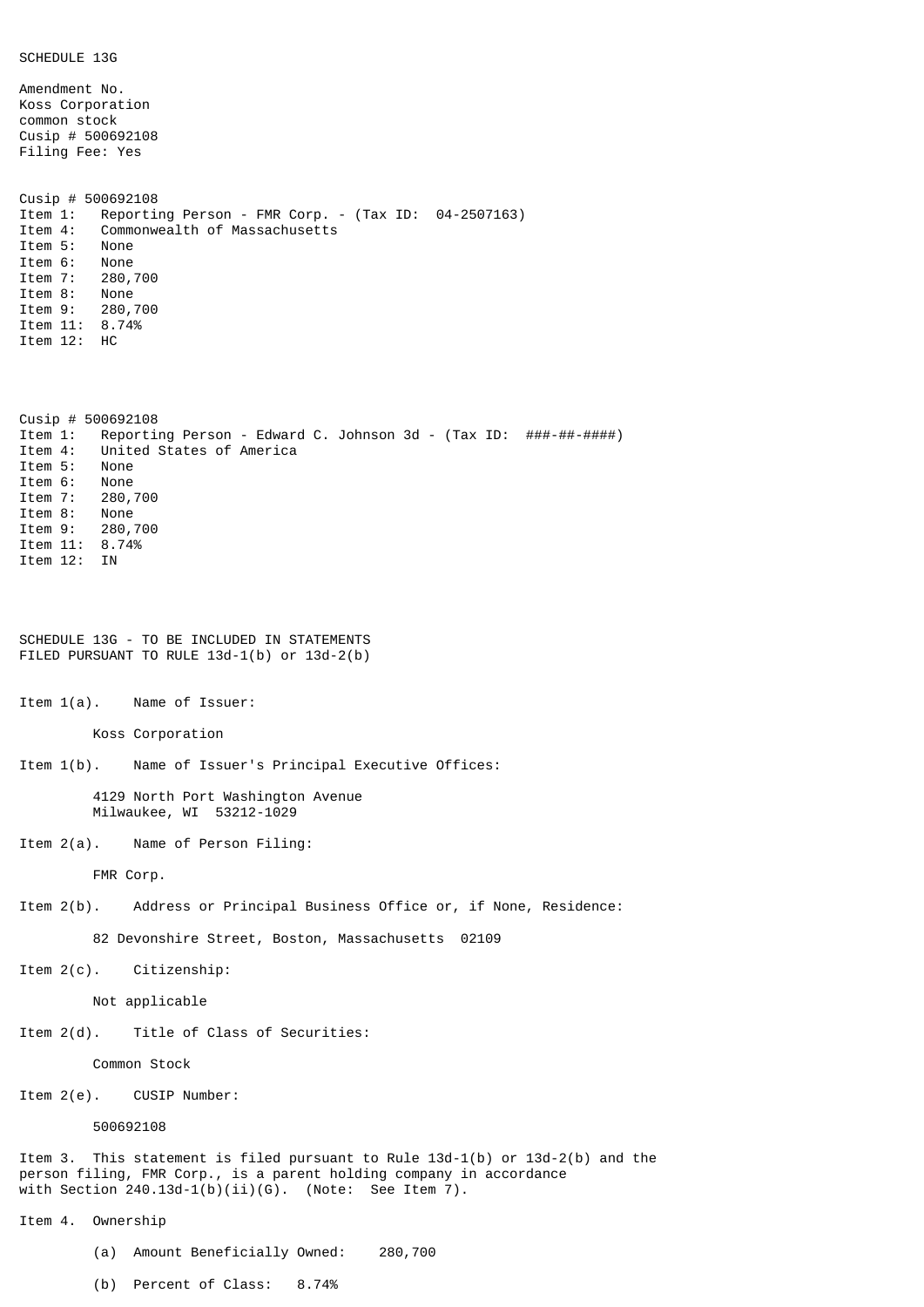(c) Number of shares as to which such person has:

(i) sole power to vote or to direct the vote: None

(ii) shared power to vote or to direct the vote: None

(iii) sole power to dispose or to direct the disposition of:

280,700

(iv) shared power to dispose or to direct the disposition

of: None

Item 5. Ownership of Five Percent or Less of a Class.

Not applicable.

Item 6. Ownership of More than Five Percent on Behalf of Another Person.

 Various persons have the right to receive or the power to direct the receipt of dividends from, or the proceeds from the sale of, the common stock of Koss Corporation. The interest of one person, Fidelity Low-Priced Stock Fund, an investment company registered under the Investment Company Act of 1940, in the common stock of Koss Corporation, amounted to 280,700 shares or 8.74% of the total outstanding common stock at December 31, 1993.

Item 7. Identification and Classification of the Subsidiary Which Acquired the Security Being Reported on By the Parent Holding Company.

See attached Exhibit(s) A and B.

Item 8. Identification and Classification of Members of the Group.

Not applicable, see attached Exhibit A.

Item 9. Notice of Dissolution of Group.

Not applicable.

Item 10. Certification.

 By signing below I certify that, to the best of my knowledge and belief, the securities referred to above were acquired in the ordinary course of business and were not acquired for the purpose of and do not have the effect of changing or influencing the control of the issuer of such securities and were not acquired in connection with or as a participant in any transaction having such purpose or effect.

## Signature

 After reasonable inquiry and to the best of my knowledge and belief, I certify that the information set forth in this statement is true, complete and correct.

 February 11, 1994 Date

 /S/Arthur S. Loring Signature

Arthur S. Loring, Vice President

Name/Title